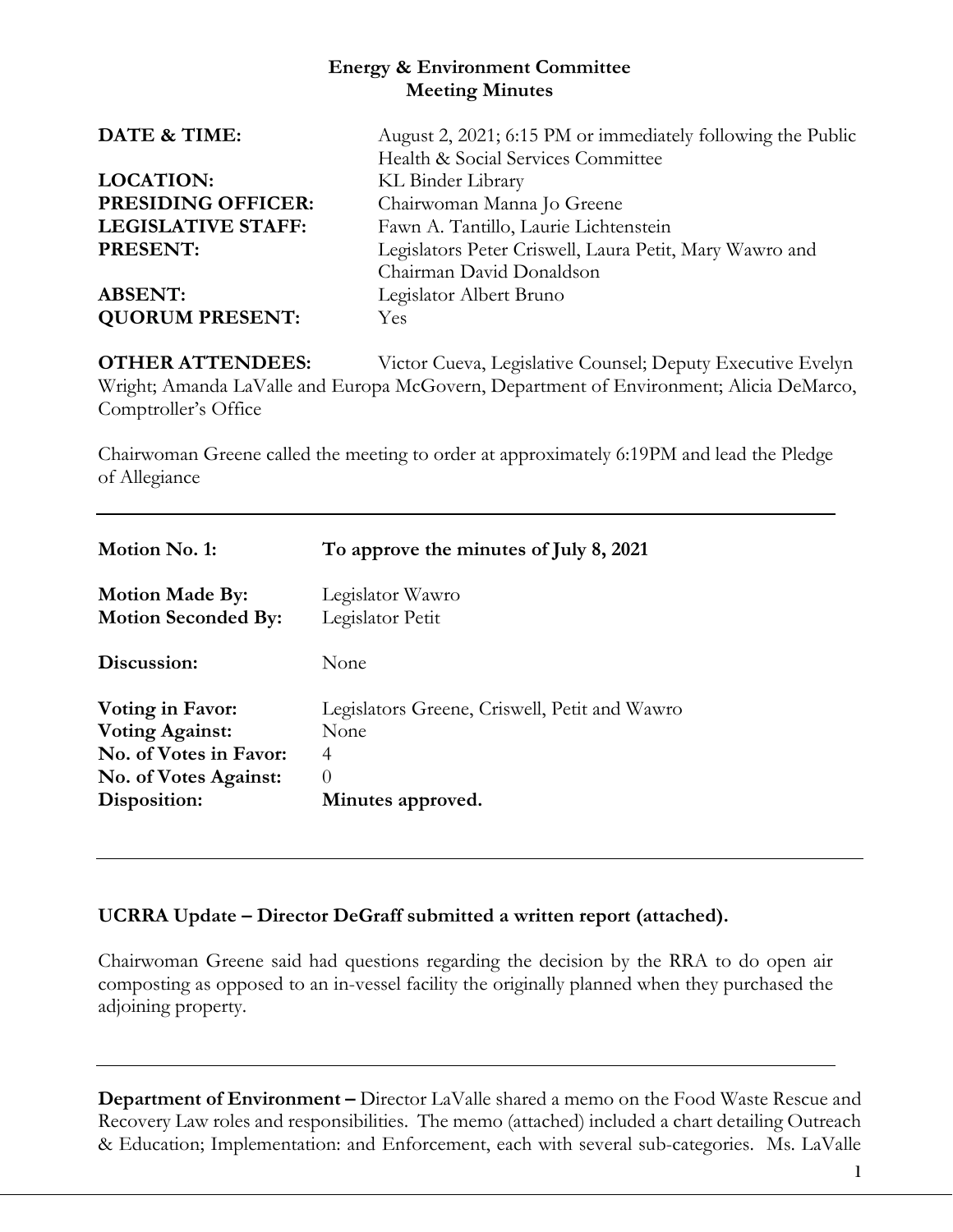and Dr. Wright both felt the county had no way to do enforcement of this law and encouraged the legislature to direct the UCRRA to assume this role.

Chairwoman Greene pointed out that the law, like other legislative environmental initiatives, gave the County Executive the authority to direct a county department to fill this role. The Health Department and Weights and Measures were suggested.

It was noted that the law already applied to the cohort of producers of 2-tons/week of food waste and the 1-ton/week cohort would be regulated as of January 1, 2021. Ms. LaValle reported there were about less than 30 business in the 2-ton cohort and about 30 businesses in this 1-ton cohort

Chairwoman Greene suggested that she and Dr. Wright hold a stakeholders meeting with various county departments including Department of Health, Weights and Measures and Department of the Environment as well as UCRRA. Chairwoman Greene and Legislator Petit will attend on behalf of the Energy & Environment Committee along with Legislative Counsel.

## **Resolutions for August 17, 2021**

**Resolution No. 328 -** Confirming Appointment Of A Member To The Environmental Management Council

**Resolution Summary**: This resolution will confirm the County Executive's appointment of Mark Ellison, Westpark, NY as the Town of Esopus representative to the Environmental Management Council from the present through June 30, 2024.

| Motion No. 2:              | Motion to approve Resolution No. 328.                                                   |
|----------------------------|-----------------------------------------------------------------------------------------|
| <b>Motion Made By:</b>     | Legislator Wawro                                                                        |
| <b>Motion Seconded By:</b> | Legislator Criswell                                                                     |
| Discussion:                | Legislator Petit mentioned that Mr. Ellison has been attending the                      |
|                            | EMC meeting for many years and was pleased to see he was finally be formally appointed. |

| Voting in Favor:       | Legislators Greene, Criswell, Petit and Wawro |
|------------------------|-----------------------------------------------|
| <b>Voting Against:</b> | None                                          |
| No. of Votes in Favor: |                                               |
| No. of Votes Against:  |                                               |
| Disposition:           | <b>Resolution approved</b>                    |
|                        |                                               |

**Resolution No. 329 -** Confirming Appointment Of A Member To The Environmental Management Council

**Resolution Summary:** This resolution will confirm the County Executive's appointment of Neil Rindlaub, Gardiner, NY as the Gardiner Town representative to the Environmental Management Council from the present through June 30, 2024.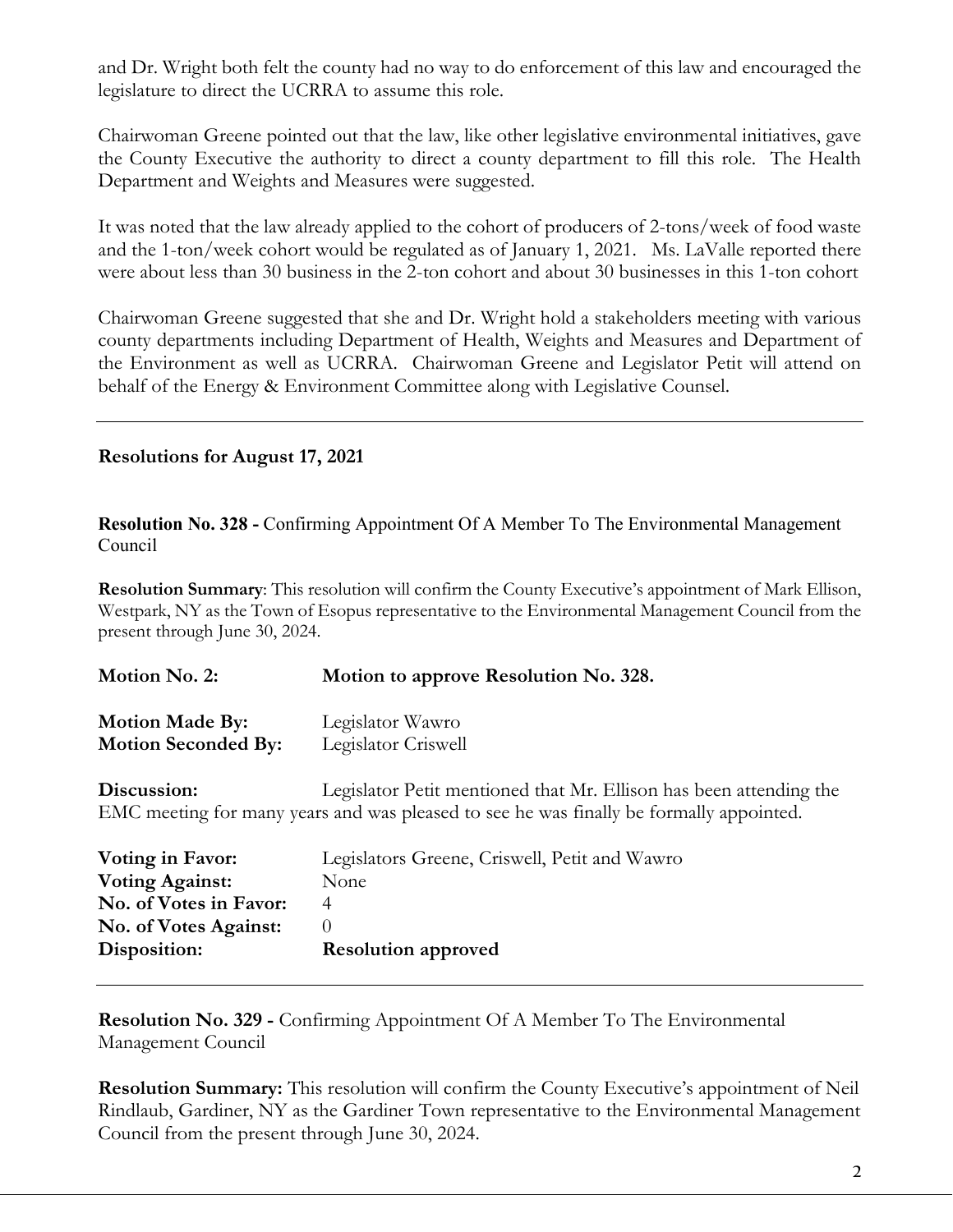| Motion to approve Resolution No. 329.                              |  |
|--------------------------------------------------------------------|--|
| Legislator Wawro<br>Legislator Petit<br><b>Motion Seconded By:</b> |  |
| None                                                               |  |
| Legislators Greene, Criswell, Petit and Wawro                      |  |
| None                                                               |  |
| No. of Votes in Favor:<br>4                                        |  |
| No. of Votes Against:<br>$\left( \right)$                          |  |
| <b>Resolution approved</b>                                         |  |
|                                                                    |  |

**Resolution No. 330 -** Confirming Appointment Of A Member To The Environmental Management Council

**Resolution Summary:** This resolution will confirm the County Executive's appointment of Roberta Clements, Gardiner, NY as an At-Large to the Environmental Management Council from the present through June 30, 2024.

| Motion No. 4:              | Motion to approve Resolution No. 330.         |
|----------------------------|-----------------------------------------------|
| <b>Motion Made By:</b>     | Legislator Wawro                              |
| <b>Motion Seconded By:</b> | Legislator Criswell                           |
| Discussion:                | None                                          |
| <b>Voting in Favor:</b>    | Legislators Greene, Criswell, Petit and Wawro |
| <b>Voting Against:</b>     | None                                          |
| No. of Votes in Favor:     | 4                                             |
| No. of Votes Against:      | $\Omega$                                      |
| Disposition:               | <b>Resolution approved</b>                    |

**Resolution No. 351** - Authorizing The Chair Of The Ulster County Legislature To Enter Into An Agreement With The New York Environmental Protection And Spill Compensation Fund For Distributions Of Proceeds From Tax Foreclosure Sale – Department Of The Environment

**Resolution Summary:** This resolution will authorize the Chairman to enter into an agreement with the fund relative to the division of proceeds of the sale of said parcel.

| Motion No. 5:              | Motion to approve Resolution No. 328. |
|----------------------------|---------------------------------------|
| <b>Motion Made By:</b>     | Legislator Petit                      |
| <b>Motion Seconded By:</b> | Legislator Wawro                      |